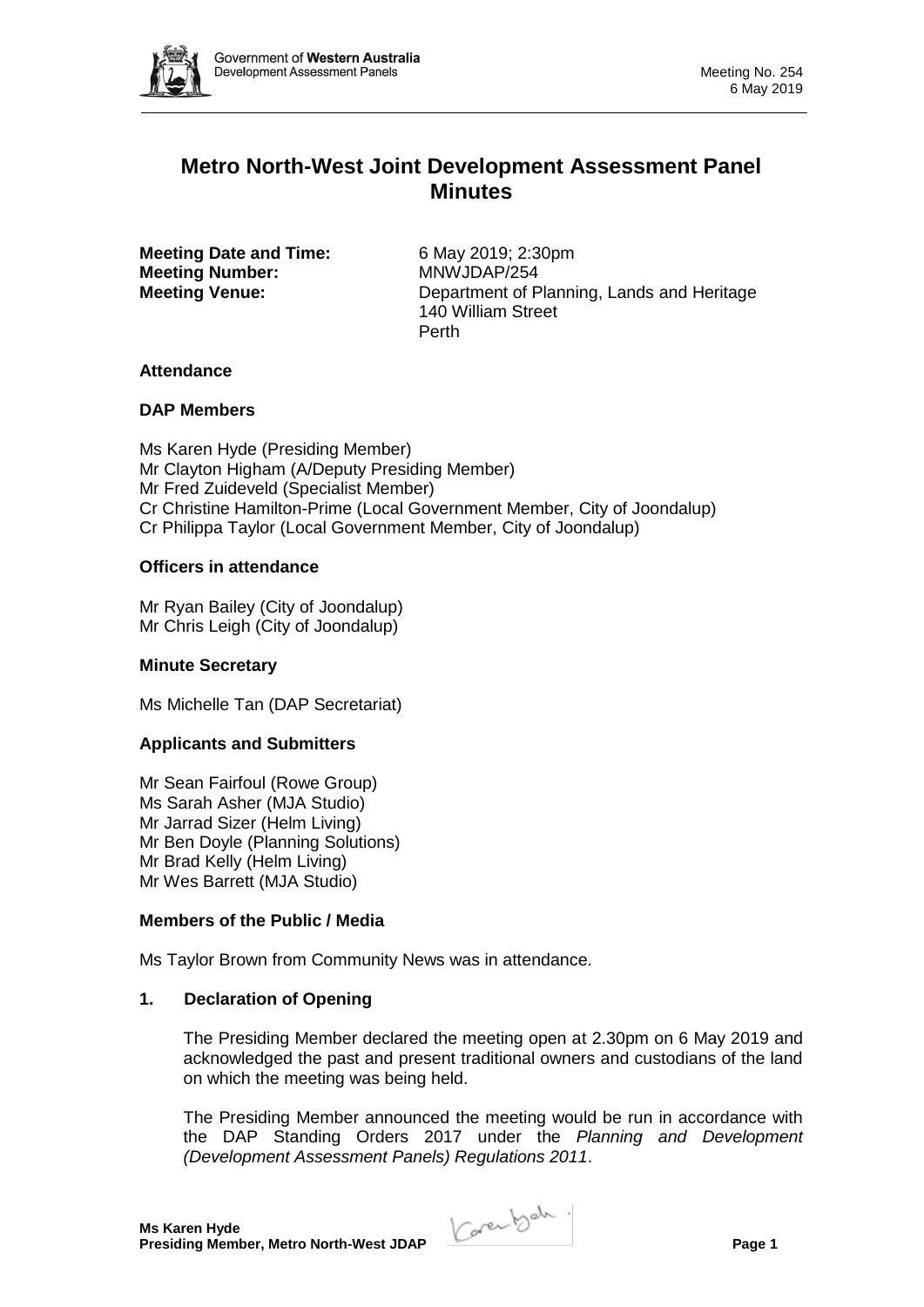

The Presiding Member advised that in accordance with Section 5.16 of the DAP Standing Orders 2017 which states *'A person must not use any electronic, visual or audio recording device or instrument to record the proceedings of the DAP meeting unless the Presiding Member has given permission to do so.',* the meeting would not be recorded.

The Presiding Member advised that panel members may refer to technical devices, such as phones and laptops, throughout the meeting to assist them in considering the information before them.

## **2. Apologies**

Ms Sheryl Chaffer (Deputy Presiding Member)

## **3. Members on Leave of Absence**

DAP Member, Ms Sheryl Chaffer has been granted leave of absence by the Director General for the period of 6 May 2019 to 7 June 2019 inclusive.

#### **4. Noting of Minutes**

DAP members noted that signed minutes of previous meetings are available on the [DAP website.](https://www.dplh.wa.gov.au/about/development-assessment-panels/daps-agendas-and-minutes)

## **5. Declaration of Due Consideration**

All members declared that they had duly considered the documents.

#### **6. Disclosure of Interests**

Nil

## **7. Deputations and Presentations**

- **7.1** Mr Sean Fairfoul (Rowe Group) addressed the DAP against the application at Item 8.1 and responded to questions from the panel.
- **7.2** Ms Sarah Asher (MJA Studio) addressed the DAP in support of the application at Item 8.1 and responded to questions from the panel. Mr Wes Barrett (MJA Studio) also responded to questions from the panel.
- **7.3** Mr Jarrad Sizer (Helm Living) addressed the DAP in support of the application at Item 8.1 and responded to questions from the panel.
- **7.4** Mr Ben Doyle (Planning Solutions) addressed the DAP in support of the application at Item 8.1 and responded to questions from the panel.
- **7.5** Mr Chris Leigh (City of Joondalup) responded to questions from the panel in relation to Item 8.1.

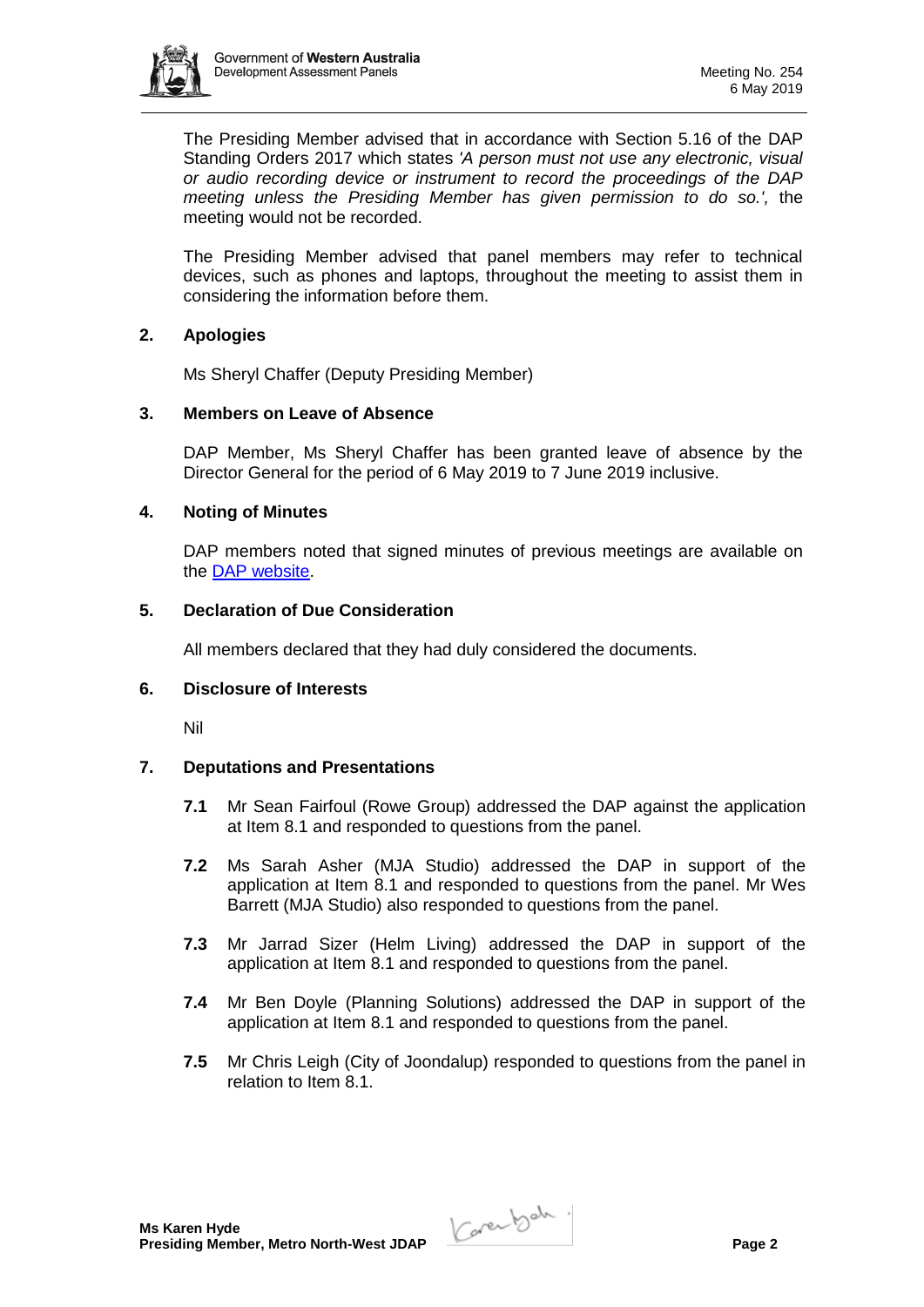

## **8. Form 1 – Responsible Authority Reports – DAP Application**

| 8.1 | <b>Property Location:</b>       | Lot 22 (25) Koorana Road, Mullaloo |
|-----|---------------------------------|------------------------------------|
|     | <b>Development Description:</b> | 23 Multiple Dwellings              |
|     | Applicant:                      | Helm Living Pty Ltd                |
|     | Owner:                          | Ms Deborah Brown                   |
|     | Responsible Authority:          | City of Joondalup                  |
|     | DAP File No:                    | DAP/19/01577                       |
|     |                                 |                                    |

#### **REPORT RECOMMENDATION**

**Moved by:** Cr Philippa Taylor **Seconded by:** Cr Christine Hamilton-Prime

That the Metro North-West JDAP resolves to:

**Approve** DAP application reference DAP/19/01577 and accompanying plans (Attachment 2) in accordance with Clause 68 of the *Planning and Development (Local Planning Schemes) Regulations 2015*, the *Metropolitan Region Scheme* and the City of Joondalup *Local Planning Scheme No*.3 subject to the following conditions:

- 1. Pursuant to clause 26 of the *Metropolitan Region Scheme*, this approval is deemed to be an approval under clause 24(1) of the *Metropolitan Region Scheme*.
- 2. This approval relates to the 23 multiple dwellings and associated works only. It does not relate to any other development on the lot. Development shall be undertaken in accordance with the approved plan(s), any other supporting information and the conditions of approval.
- 3. All stormwater shall be collected onsite and disposed of in a manner acceptable to the City.
- 4. All development shall be contained within the property boundaries.
- 5. The car parking bays, driveways and access points shall be designed, constructed, drained and marked to the specification of the City and in accordance with the Australian Standard for Off-street Car Parking (AS/NZS2890.1 2004), Off-street Parking for People with Disabilities (AS/NZS2890.6 2009) and Off-street Commercial Vehicle Facilities (AS2890.2:2002), prior to the occupation of the development. These bays, driveways and access points shall thereafter be maintained to the satisfaction of the City.
- 6. The recommendations outlined under *Part 4 – Conclusions* of the Acoustic Report dated 29 January 2019 by Lloyd George Acoustics are to be incorporated in the design and construction of the development to the satisfaction of the City.
- 7. Lighting shall be installed along all driveways and pedestrian pathways and in all common service areas prior to the development first being occupied, to the satisfaction of the City.
- 8. Detailed landscaping plans shall be submitted to and approved by the City prior to the commencement of development. These landscaping plans are to indicate

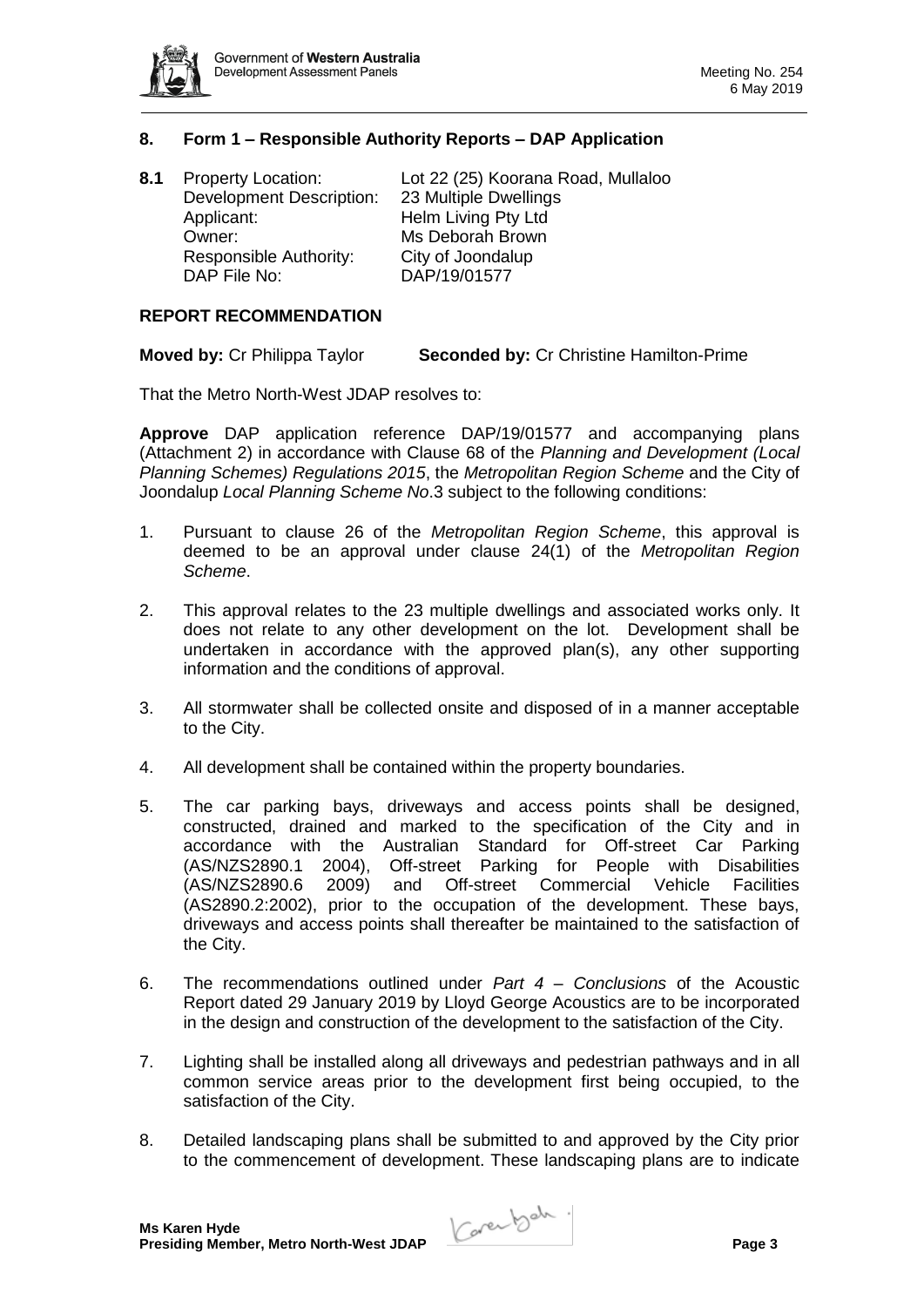

the proposed landscaping treatments of the subject site and the adjoining road verges, and shall:

- provide plant species, mature height and spread, plant spacing, pot size and quantities and an irrigation design by a Certified Irrigation Designer;
- provide all details relating to paving, treatment of verges and tree planting;
- be based on water sensitive urban design and designing out crime principles to the satisfaction of the City;
- include details of the deep soil zone/s;
- provide one shade tree for every four uncovered parking bays;
- landscaping of the terraced areas between retaining walls;
- show spot levels and/or contours of the site; and
- be drawn at an appropriate scale of either 1:100, 1:200 or 1:500.
- 9. Landscaping and reticulation shall be established in accordance with the approved landscaping plans, Australian Standards and best trade practice prior to the development first being occupied and thereafter maintained to the satisfaction of the City.
- 10. Six visitor car parking bays shall be provided onsite which are located outside of the security gate and be clearly delineated (marked/signed) for visitor use only, prior to the occupation of the development.
- 11. Each pair of tandem resident parking bays shown on the approved plans shall be allocated to a single dwelling, and marked accordingly, to avoid obstruction and conflicts with resident parking.
- 12. A Waste Management Plan indicating the method of rubbish collection shall be submitted to the City prior to the commencement of development and approved by the City prior to the development first being occupied. All rubbish collection shall be in accordance with the approved Waste Management Plan.
- 13. A Construction Management Plan shall be submitted to and approved by the City prior to the commencement of development. The management plan shall detail how it is proposed to manage:
	- all forward works for the site;
	- the delivery of materials and equipment to the site;
	- the storage of materials and equipment on the site;
	- the parking arrangements and access for the contractors and subcontractors;
	- the management of dust during the construction process;
	- other matters likely to impact on the surrounding properties;
	- management of the shared accessway during construction:

and works shall be undertaken in accordance with the approved Construction Management Plan.

14. A full schedule of colours and materials for all exterior parts to the development (including retaining walls) shall be submitted to and approved by the City prior to the commencement of development. Development shall be in accordance with the approved schedule and all external materials and finishes shall be maintained to a high standard, including being free of vandalism, to the satisfaction of the City.

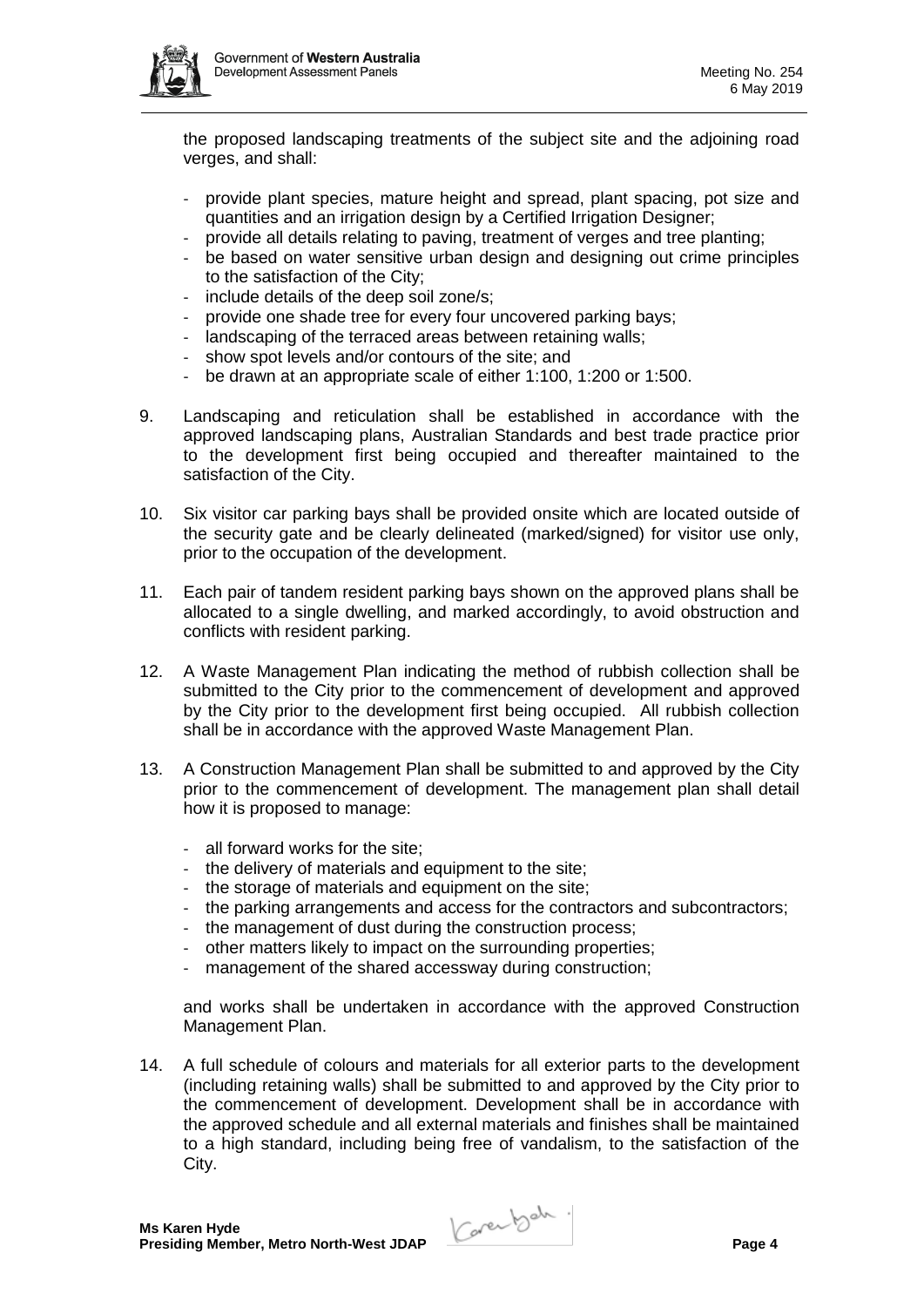

- 15. Any proposed building plant and equipment, including air conditioning units, piping, ducting and water tanks shall be located so as to minimise any visual and noise impact on surrounding landowners, and screened from view from the street. Details shall be submitted to and approved by the City prior to the commencement of development and maintained to the satisfaction of the City.
- 16. Bicycle parking facilities shall be in accordance with the Australian Standard for Off-street Carparking – Bicycles (AS2890.3-1993 as amended) prior to the development first being occupied. Details of bicycle parking areas shall be provided to the City for approval prior to the commencement of development.
- 17. Retaining walls shall be of a clean finish and made good to the satisfaction of the City.
- 18. Prior to occupation of the dwellings, each dwelling shall be provided with adequate clothes drying facilities which are screened from view from the street(s) to the satisfaction of the City. No clothes drying is permitted within the courtyards/balconies of the dwellings.

## **Advice Notes**

- 1. With respect to the schedule of colours and materials, the City encourages the developer to incorporate materials and colours to the external surface of the building and associated structures, including roofing, that have low reflective characteristics to minimise potential glare from the development impacting the amenity of the adjoining or nearby neighbours.
- 2. Any existing footpaths and kerbing are to be retained and protected during construction of the development. Should the footpath/kerb be damaged during the construction of the development, it should be reinstated to the satisfaction of the City.
- 3. Development shall comply with the requirements of the *Environmental Protection Act 1986* and the *Environmental Protection (Noise) Regulations 1997*.
- 4. In respect to the acoustic report, the internal noise levels for sleeping areas (night time) and living areas of all dwellings should be no greater than 30 dB(A) and 35 dB(A) respectively.
- 5. All laundry areas to be provided with a floor waste in accordance with the City's Local Laws. In addition to having mechanical ventilation it is recommended that internal laundry areas be provided with condensation dryers to minimise the likelihood of mould occurring.
- 6. The applicant/owner is advised that verge treatments are required to comply with the City's Street Verge Guidelines. A copy of the Guidelines can be obtained at <https://www.joondalup.wa.gov.au/verge-treatments/>
- 7. This approval does not include the dividing fence(s). You are advised that in accordance with the *Dividing Fences Act 1961* you are required to reach agreement with the adjoining owners as to the height, appearance and location of the dividing fence. Further information is available at [www.buildingcommission.wa.gov.au](http://www.buildingcommission.wa.gov.au/)

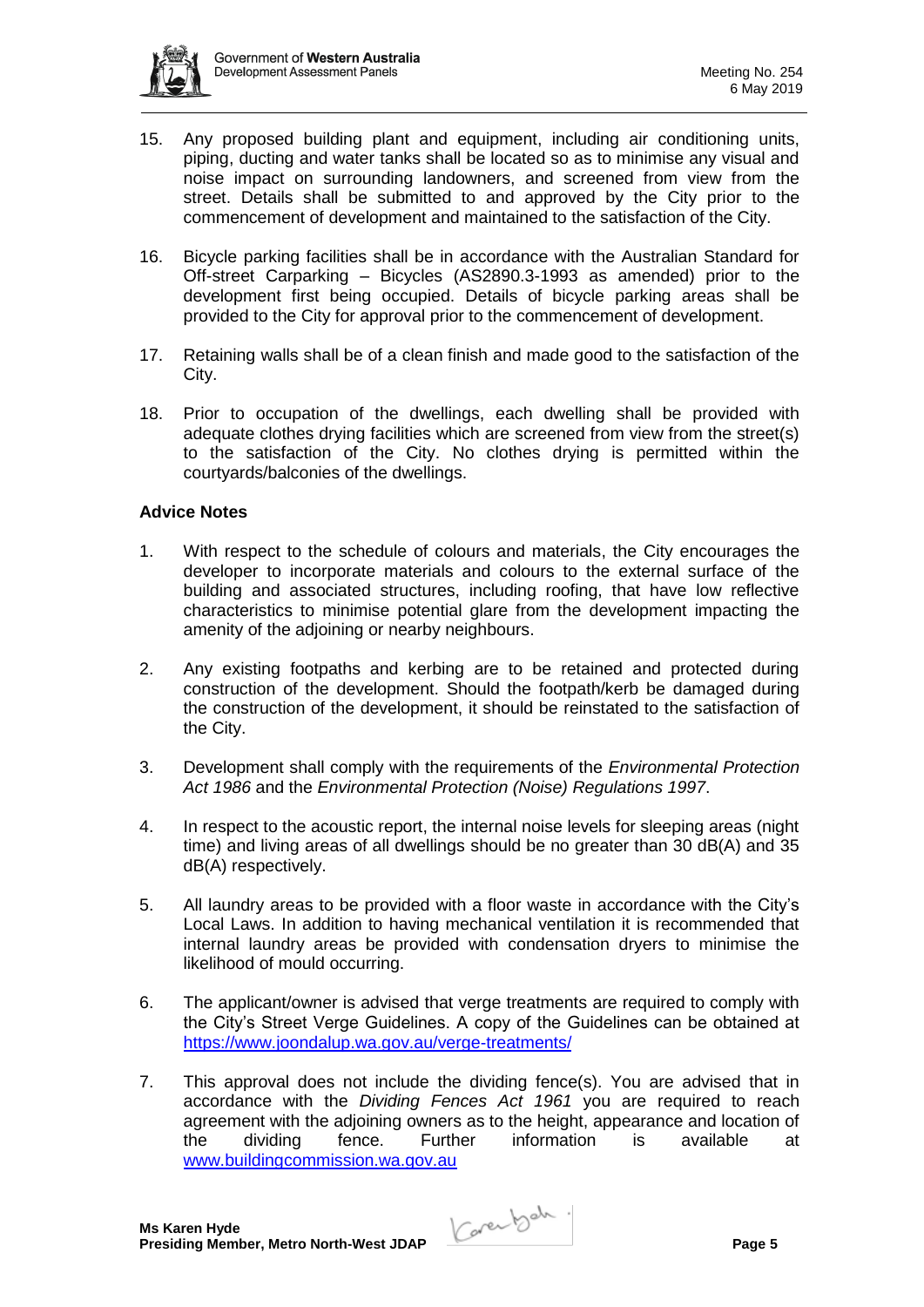

## **AMENDING MOTION 1**

**Moved by:** Mr Clayton Higham **Seconded by:** Mr Fred Zuideveld

That Condition 1 be deleted and incorporated into the preamble of the Responsible Authority Report to read as follows with remaining Conditions to be renumbered accordingly.

*That the Metro North-West JDAP resolves to:*

*Approve DAP application reference DAP/19/01577 and accompanying plans (Attachment 2) in accordance with Clause 68 of Schedule 2 (Deemed Provisions) of the Planning and Development (Local Planning Schemes) Regulations 2015, the Metropolitan Region Scheme and the City of Joondalup Local Planning Scheme No.3***, and pursuant to clause 24(1) and 26 of the**  *Metropolitan Region Scheme subject to the following conditions:*

## **The Amending Motion was put and CARRIED UNANIMOUSLY.**

**REASON:** In accordance with the Responsible Authority Report template.

#### **REPORT RECOMMENDATION (AS AMENDED)**

That the Metro North-West JDAP resolves to:

**Approve** DAP application reference DAP/19/01577 and accompanying plans (Attachment 2) in accordance with Clause 68 of Schedule 2 (Deemed Provisions) of the *Planning and Development (Local Planning Schemes) Regulations 2015*, and the provisions of the City of Joondalup *Local Planning Scheme No*.*3*, and pursuant to clause 24(1) and 26 of the *Metropolitan Region Scheme* subject to the following conditions:

- 1. This approval relates to the 23 multiple dwellings and associated works only. It does not relate to any other development on the lot. Development shall be undertaken in accordance with the approved plan(s), any other supporting information and the conditions of approval.
- 2. All stormwater shall be collected onsite and disposed of in a manner acceptable to the City.
- 3. All development shall be contained within the property boundaries.
- 4. The car parking bays, driveways and access points shall be designed, constructed, drained and marked to the specification of the City and in accordance with the Australian Standard for Off-street Car Parking (AS/NZS2890.1 2004), Off-street Parking for People with Disabilities (AS/NZS2890.6 2009) and Off-street Commercial Vehicle Facilities (AS2890.2:2002), prior to the occupation of the development. These bays, driveways and access points shall thereafter be maintained to the satisfaction of the City.

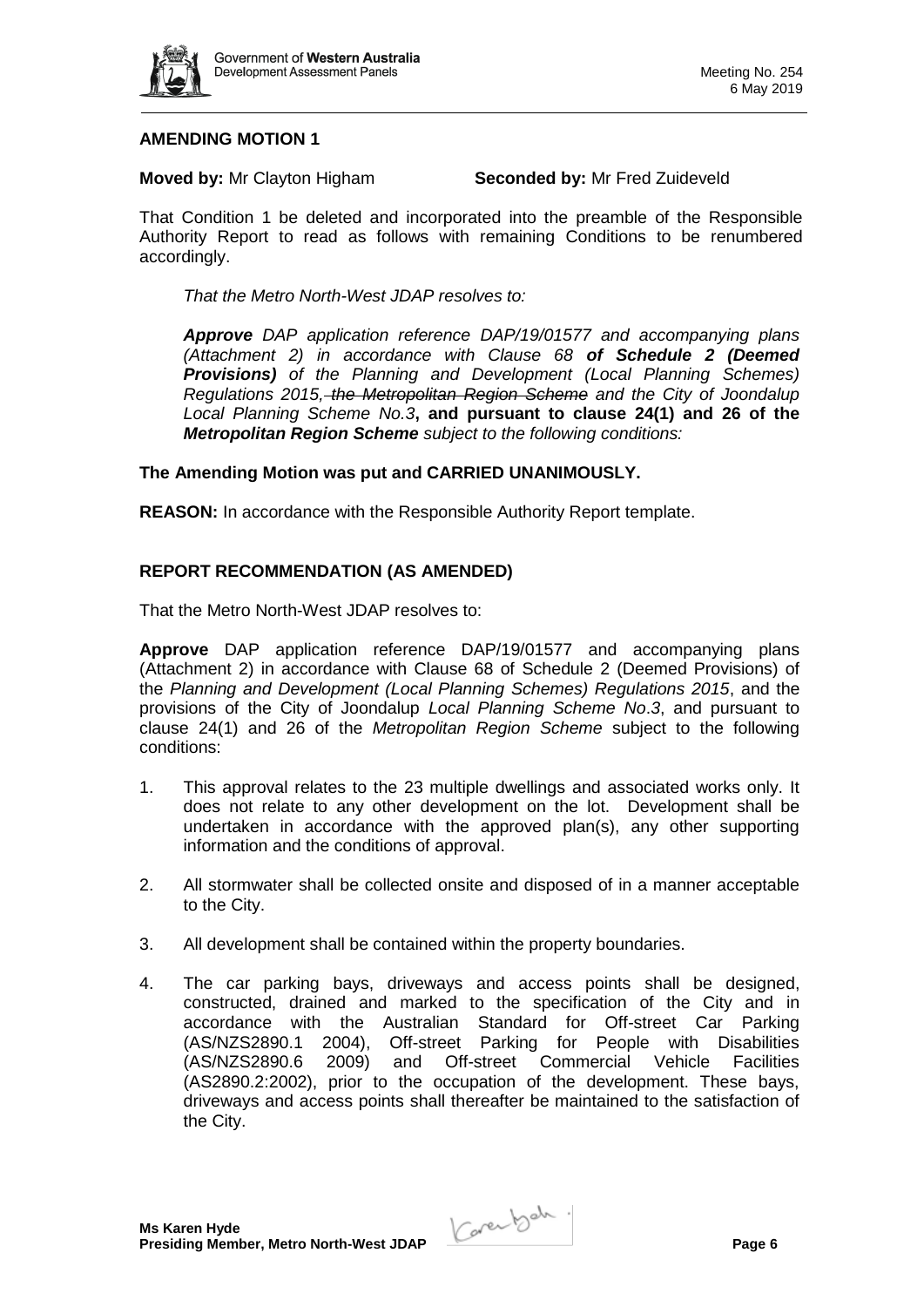

- 5. The recommendations outlined under *Part 4 – Conclusions* of the Acoustic Report dated 29 January 2019 by Lloyd George Acoustics are to be incorporated in the design and construction of the development to the satisfaction of the City.
- 6. Lighting shall be installed along all driveways and pedestrian pathways and in all common service areas prior to the development first being occupied, to the satisfaction of the City.
- 7. Detailed landscaping plans shall be submitted to and approved by the City prior to the commencement of development. These landscaping plans are to indicate the proposed landscaping treatments of the subject site and the adjoining road verges, and shall:
	- provide plant species, mature height and spread, plant spacing, pot size and quantities and an irrigation design by a Certified Irrigation Designer;
	- provide all details relating to paving, treatment of verges and tree planting;
	- be based on water sensitive urban design and designing out crime principles to the satisfaction of the City;
	- include details of the deep soil zone/s;
	- provide one shade tree for every four uncovered parking bays;
	- landscaping of the terraced areas between retaining walls;
	- show spot levels and/or contours of the site; and
	- be drawn at an appropriate scale of either 1:100, 1:200 or 1:500.
- 8. Landscaping and reticulation shall be established in accordance with the approved landscaping plans, Australian Standards and best trade practice prior to the development first being occupied and thereafter maintained to the satisfaction of the City.
- 9. Six visitor car parking bays shall be provided onsite which are located outside of the security gate and be clearly delineated (marked/signed) for visitor use only, prior to the occupation of the development.
- 10. Each pair of tandem resident parking bays shown on the approved plans shall be allocated to a single dwelling, and marked accordingly, to avoid obstruction and conflicts with resident parking.
- 11. A Waste Management Plan indicating the method of rubbish collection shall be submitted to the City prior to the commencement of development and approved by the City prior to the development first being occupied. All rubbish collection shall be in accordance with the approved Waste Management Plan.
- 12. A Construction Management Plan shall be submitted to and approved by the City prior to the commencement of development. The management plan shall detail how it is proposed to manage:
	- all forward works for the site;
	- the delivery of materials and equipment to the site;
	- the storage of materials and equipment on the site;
	- the parking arrangements and access for the contractors and subcontractors;
	- the management of dust during the construction process;
	- other matters likely to impact on the surrounding properties;
	- management of the shared accessway during construction;

**Ms Karen Hyde Ms Karen Hyde**<br>Presiding Member, Metro North-West JDAP **Page 7**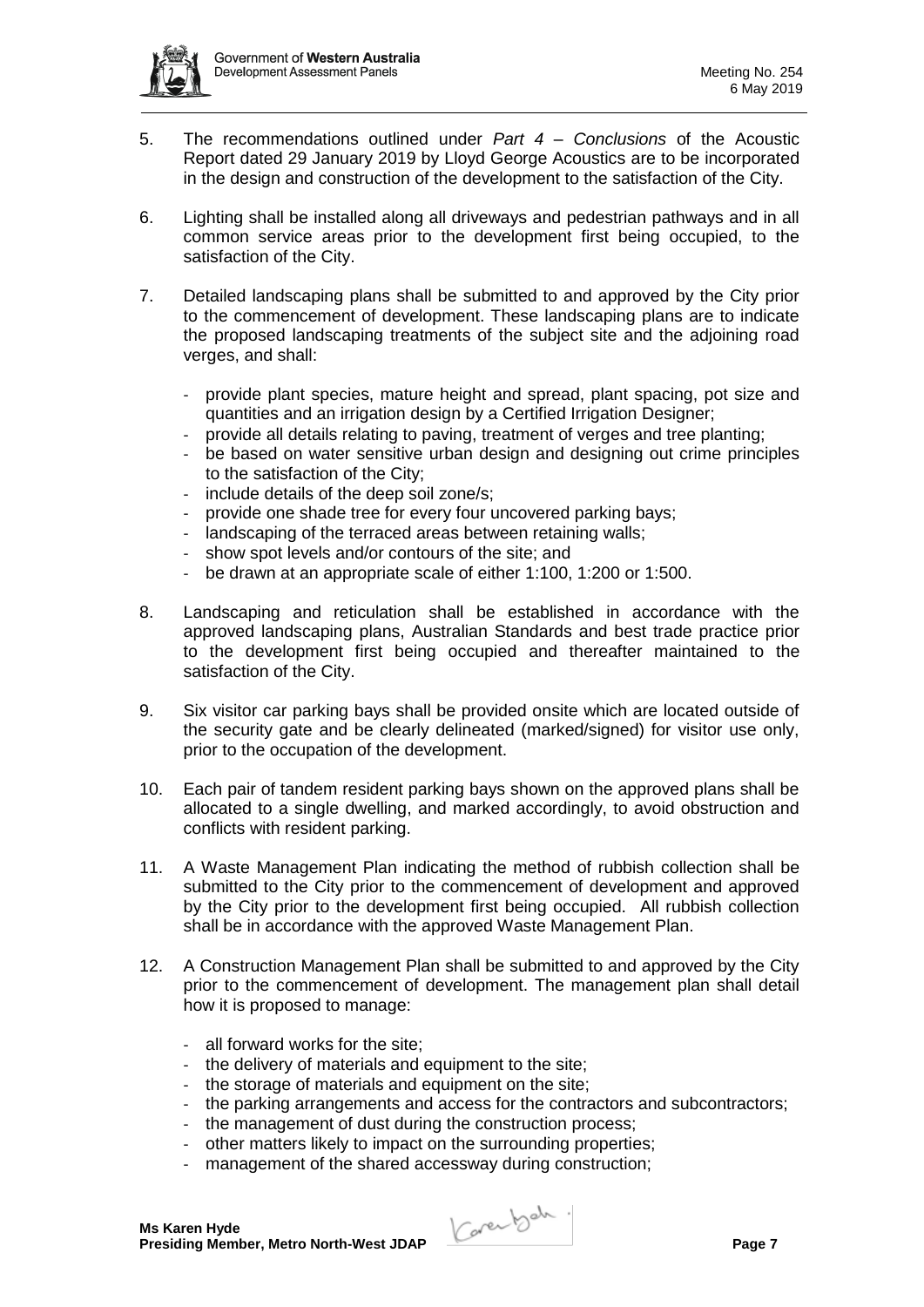

and works shall be undertaken in accordance with the approved Construction Management Plan.

- 13. A full schedule of colours and materials for all exterior parts to the development (including retaining walls) shall be submitted to and approved by the City prior to the commencement of development. Development shall be in accordance with the approved schedule and all external materials and finishes shall be maintained to a high standard, including being free of vandalism, to the satisfaction of the City.
- 14. Any proposed building plant and equipment, including air conditioning units, piping, ducting and water tanks shall be located so as to minimise any visual and noise impact on surrounding landowners, and screened from view from the street. Details shall be submitted to and approved by the City prior to the commencement of development and maintained to the satisfaction of the City.
- 15. Bicycle parking facilities shall be in accordance with the Australian Standard for Off-street Carparking – Bicycles (AS2890.3-1993 as amended) prior to the development first being occupied. Details of bicycle parking areas shall be provided to the City for approval prior to the commencement of development.
- 16. Retaining walls shall be of a clean finish and made good to the satisfaction of the City.
- 17. Prior to occupation of the dwellings, each dwelling shall be provided with adequate clothes drying facilities which are screened from view from the street(s) to the satisfaction of the City. No clothes drying is permitted within the courtyards/balconies of the dwellings.

## **Advice Notes**

- 1. With respect to the schedule of colours and materials, the City encourages the developer to incorporate materials and colours to the external surface of the building and associated structures, including roofing, that have low reflective characteristics to minimise potential glare from the development impacting the amenity of the adjoining or nearby neighbours.
- 2. Any existing footpaths and kerbing are to be retained and protected during construction of the development. Should the footpath/kerb be damaged during the construction of the development, it should be reinstated to the satisfaction of the City.
- 3. Development shall comply with the requirements of the *Environmental Protection Act 1986* and the *Environmental Protection (Noise) Regulations 1997*.
- 4. In respect to the acoustic report, the internal noise levels for sleeping areas (night time) and living areas of all dwellings should be no greater than 30 dB(A) and 35 dB(A) respectively.
- 5. All laundry areas to be provided with a floor waste in accordance with the City's Local Laws. In addition to having mechanical ventilation it is recommended that internal laundry areas be provided with condensation dryers to minimise the likelihood of mould occurring.